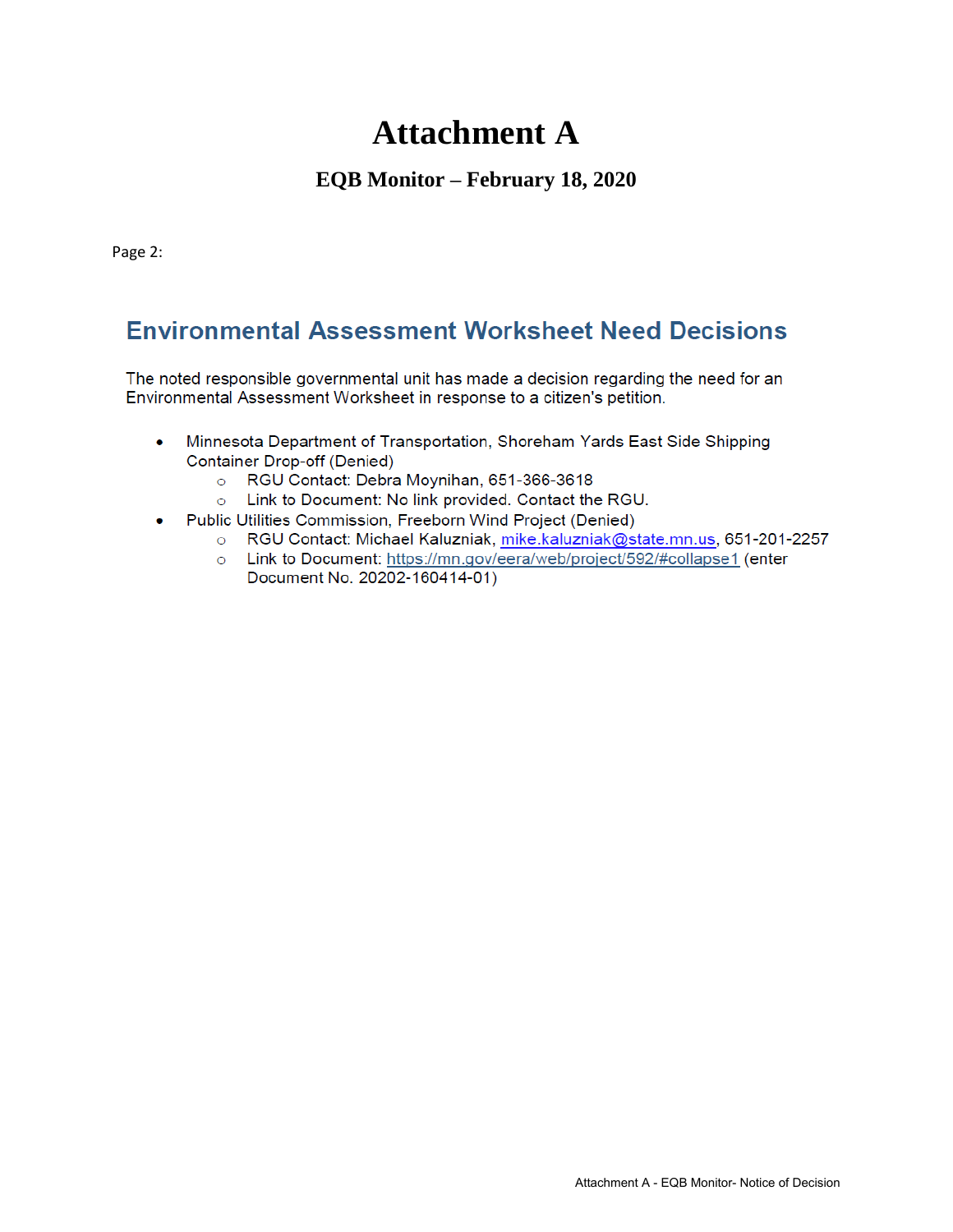

# **The** *EQB Monitor*

520 Lafayette Road North, Saint Paul, MN 55155 - [www.eqb.state.mn.us](http://www.eqb.state.mn.us/) [EQB.Monitor@state.mn.us](mailto:EQB.Monitor@state.mn.us) - (651) 757-2873

[Facebook](https://gcc01.safelinks.protection.outlook.com/?url=https%3A%2F%2Fwww.facebook.com%2FMnEQB%2F&data=02%7C01%7Celizabeth.tegdesch%40state.mn.us%7Cd84cbf0f645d48dd20b508d7b47ae371%7Ceb14b04624c445198f26b89c2159828c%7C0%7C0%7C637176312214079337&sdata=GWfiM8%2FB8JdbKKO0di0LU8%2BZpLnI6bt6%2Fkk8ELujKaU%3D&reserved=0) [Twitter](https://gcc01.safelinks.protection.outlook.com/?url=https%3A%2F%2Ftwitter.com%2FMnEQB&data=02%7C01%7Celizabeth.tegdesch%40state.mn.us%7Cd84cbf0f645d48dd20b508d7b47ae371%7Ceb14b04624c445198f26b89c2159828c%7C0%7C1%7C637176312214089295&sdata=7N8KGN9QsHSKzk6sd4Tv%2F0jrNwvqWwTfcb6W7HChBQg%3D&reserved=0) [YouTube](https://gcc01.safelinks.protection.outlook.com/?url=https%3A%2F%2Fwww.youtube.com%2Fchannel%2FUCPZ0CJtH_f8tChBAYn6YTMg&data=02%7C01%7Celizabeth.tegdesch%40state.mn.us%7Cd84cbf0f645d48dd20b508d7b47ae371%7Ceb14b04624c445198f26b89c2159828c%7C0%7C0%7C637176312214089295&sdata=nYres2%2FCuRWkzEfrFGkFeKg1GRiZWVtvwe2BTjmtCzo%3D&reserved=0)

**Publication Date: February 18, 2020** Vol. 44, No. 7

**Publication Schedule:** Mondays at 8:00 AM **Submission Deadline:** [View 2020 Schedule](https://www.eqb.state.mn.us/eqb-monitor) **Use the** [EQB Monitor Submission Form](https://survey.mn.gov/s.asp?k=157806333082) 

#### **In this publication:**

- [EQB Announcements](#page-1-0)
- [Environmental Assessment Worksheet Need Decisions](#page-2-0)  $\mathbf{r}$
- [Environmental Assessment Worksheets](#page-2-1)
- [Environmental Impact Statement Need Decisions](#page-3-0)
- **[Notices](#page-3-1)**

**The** *EQB Monitor* **is a weekly publication announcing environmental review documents, public comment periods and other actions of the Environmental Quality Board.** For more information on environmental review, please visit the [EQB website.](https://www.eqb.state.mn.us/content/environmental-review-program)

You can manage your subscription to the *EQB Monitor* [here.](https://public.govdelivery.com/accounts/MNEQB/subscriber/new?preferences=true) Be sure to add [MNEQB@public.govdelivery.com](mailto:MNEQB@public.govdelivery.com) to your address book or safe sender list.



Check the [EQB Monitor Schedule](https://www.eqb.state.mn.us/sites/default/files/documents/EQB%20Monitor%20Publication%20Calendar%20for%202020_1.pdf) and [EQB calendar](https://www.eqb.state.mn.us/calendar_EQB) for more details on *Monitor* deadlines and Board Meetings. Meeting minutes, agendas and additional notices are also posted on the [EQB Website.](https://www.eqb.state.mn.us/)

### <span id="page-1-0"></span>**EQB Announcements**

### **EQB is Hiring an Executive Director**

The Minnesota Environmental Quality Board (EQB) is seeking a highly-motivated candidate to serve as Executive Director. The position provides executive leadership to the Board, including members, staff, and agency partners, in administering initiatives, setting organizational direction, and building relationships across Minnesota. To learn more about this opportunity and to apply, visit:<https://mn.gov/mmb/careers/search-for-jobs/> (enter Job ID 38668)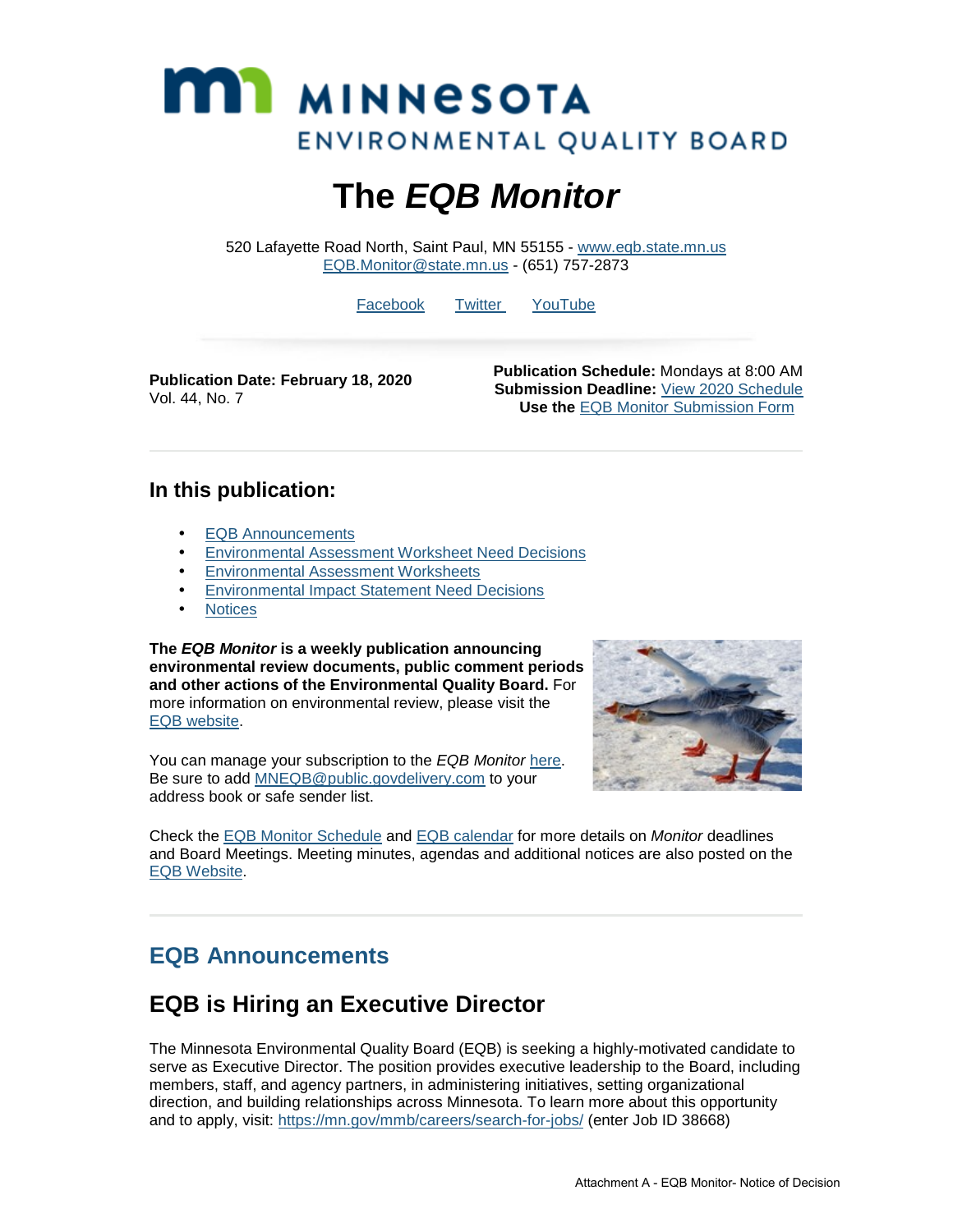## **Environmental Review Program Updates for Local Government**

*Are you a local government unit responsible for preparing environmental documents and performing technical assessments that are required by the State Environmental Review Program? The Environmental Quality Board and the Department of Administration are hosting an educational meeting to talk about recent Environmental Review Program Updates*

The meeting is scheduled for Friday, February 21, 2020 at 1pm at the EQB/Minnesota Pollution Control Agency St. Paul Office; 520 Lafayette Road N., St Paul, MN. To register to attend this event, **please RSVP at [EventBrite.](https://gcc01.safelinks.protection.outlook.com/?url=https%3A%2F%2Fwww.eventbrite.com%2Fe%2Fenvironmental-review-program-updates-tickets-85643625389%3Faff%3Daffiliate1&data=02%7C01%7Celizabeth.tegdesch%40state.mn.us%7Cd84cbf0f645d48dd20b508d7b47ae371%7Ceb14b04624c445198f26b89c2159828c%7C0%7C0%7C637176312214099250&sdata=r44TZ%2Bvkh4lpGoFfId4xXsFfdEwbApNXlvs30ofwVOk%3D&reserved=0)**

The first hour will focus on the *[Master Contract for Environmental Review and Technical](https://www.eqb.state.mn.us/ERMasterContract)  [Services](https://www.eqb.state.mn.us/ERMasterContract)* followed by a presentation on changes to [Minnesota Rules Chapter 4410.](https://www.eqb.state.mn.us/sites/default/files/documents/ar4157st.pdf)The session will be live-streamed and uploaded to the [EQB's website](https://www.eqb.state.mn.us/) for future review. RSVPs will receive the WebEx link prior to the meeting.

#### Agenda

1:00 – 1:30 pm: Master Contract Presentation 1:30 – 2:00 pm: Questions and Answers (online participants can submit questions via WebEx) 2:00 – 2:30 pm: Environmental Review Rule Changes 2:30 – 3:00 pm: Questions and Answers (online participants can submit questions via WebEx)

If you have any questions, please contact the [EQB Environmental Review](mailto:Env.Review@state.mn.us) staff at 651-757- 2873.

#### <span id="page-2-0"></span>**Environmental Assessment Worksheet Need Decisions**

The noted responsible governmental unit has made a decision regarding the need for an Environmental Assessment Worksheet in response to a citizen's petition.

- Minnesota Department of Transportation, Shoreham Yards East Side Shipping Container Drop-off (Denied)
	- o RGU Contact: Debra Moynihan, 651-366-3618
	- o Link to Document: No link provided. Contact the RGU.
- Public Utilities Commission, Freeborn Wind Project (Denied)
	- o RGU Contact: Michael Kaluzniak, [mike.kaluzniak@state.mn.us,](mailto:mike.kaluzniak@state.mn.us) 651-201-2257
	- o Link to Document:<https://mn.gov/eera/web/project/592/#collapse1> (enter Document No. 20202-160414-01)

### <span id="page-2-1"></span>**Environmental Assessment Worksheets**

## **Project Title: Summerland Place**

**Comment Deadline:** March 18, 2020

**Project Description:** Summergate Development is proposing a phased residential development, Summerland Place, on 115 acres in the City of Shakopee. The project includes developing 300 apartment units, 68 townhome units, and 222 detached unit lots totaling 590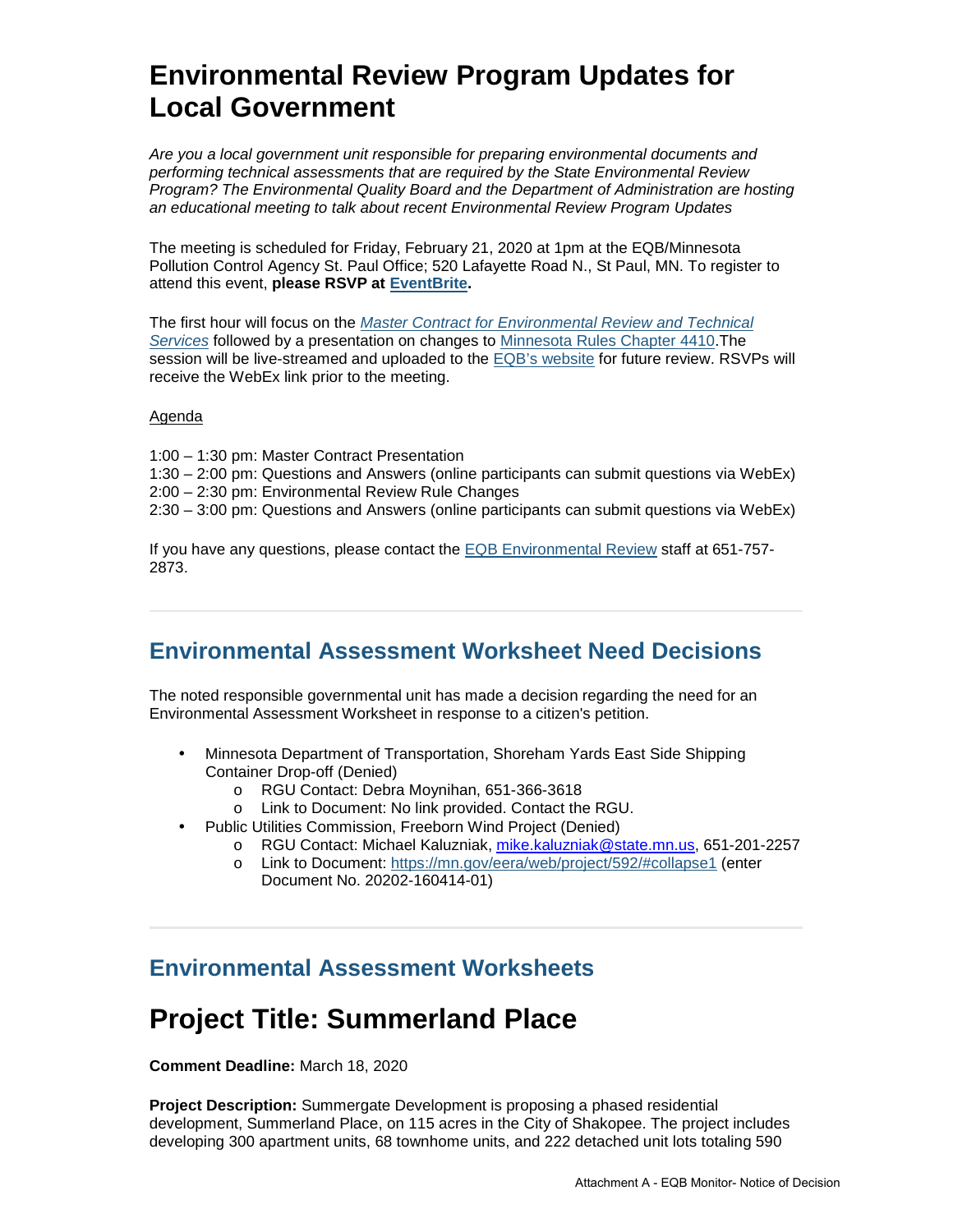housing units over five phases. The project also includes associated utilities, stormwater basins, parking lots, internal roads, an apartment office building, and an apartment community building. Comments on this EAW are requested by March 18, 2020.

**Link to Document:** No link provided. Contact the RGU for a copy of the document.

#### **Responsible Governmental Unit (RGU):** City of Shakopee

#### **RGU Contact Person:**

Mark Noble, Senior Planner 485 Gorman Street Shakopee, Minnesota 55379 952-233-9348 [mnoble@shakopeemn.gov](mailto:mnoble@shakopeemn.gov)

### <span id="page-3-0"></span>**Environmental Impact Statement Need Decisions**

The noted responsible governmental unit has determined the following project does not require preparation of an Environmental Impact Statement. The dates given are, respectively, the date of the determination and the date the Environmental Assessment Worksheet notice was published in the EQB Monitor.

Pollution Control Agency, Oronoco Regional Wastewater System and Water Distribution Project, 2-10-20 (11-18-19) **RGU contact:** Kim Grosenheider, 651-757-2170, [kim.grosenheider@state.mn.us](mailto:kim.grosenheider@state.mn.us) **Link to Document:** [https://www.pca.state.mn.us/regulations/projects-under-mpca](https://www.pca.state.mn.us/regulations/projects-under-mpca-review)[review](https://www.pca.state.mn.us/regulations/projects-under-mpca-review) 

#### <span id="page-3-1"></span>**Notices**

The Minnesota Department of Natural Resources (DNR) has initiated this action against Respondent Kevin R. Kurth (Respondent or Mr. Kurth) to determine whether cause exists for DNR to direct that restoration of the bed of Little Ranier Lake (#31-660) be undertaken pursuant to Minn. Stat. §§ 103G.2372 and 103G.251 as set forth in the Public Waters Restoration and Replacement Order dated August 4, 2017, and modified by letter dated January 17, 2018.

 **The hearing will be held on March 4, 2020, County Boardroom, Itasca County District Court, 123 NE 4th St, Grand Rapids, MN 55744, and continuing on until March 5, 2020 if necessary in Conference Room J-135, Itasca County District Court, 123 NE 4th St, Grand Rapids, MN 55744** by the Office of Administrative Hearings, 600 North Robert Street,

St. Paul, MN*.* All mail sent to the Administrative Law Judge should be directed to PO Box 64620, St. Paul, MN, 55164-0620.

The Chief Administrative Law Judge, Office of Administrative Hearings, has assigned this matter to Judge LauraSue Schlatter*,* Administrative Law Judge, Office of Administrative Hearings, PO Box 64620, St. Paul, Minnesota, 55164-0620. Judge Schlatter's legal assistant, Lisa Armstrong, may be reached at (651) 361-7888 and [lisa.armstrong@state.mn.us.](mailto:lisa.armstrong@state.mn.us)

The hearing will be conducted pursuant to the contested case procedures set out in Chapter 14 of Minnesota Statutes, the Rules of the Office of Administrative Hearings, Minn. Rules 1400.5100 – 1400.8500. A copy of these materials may be purchased from the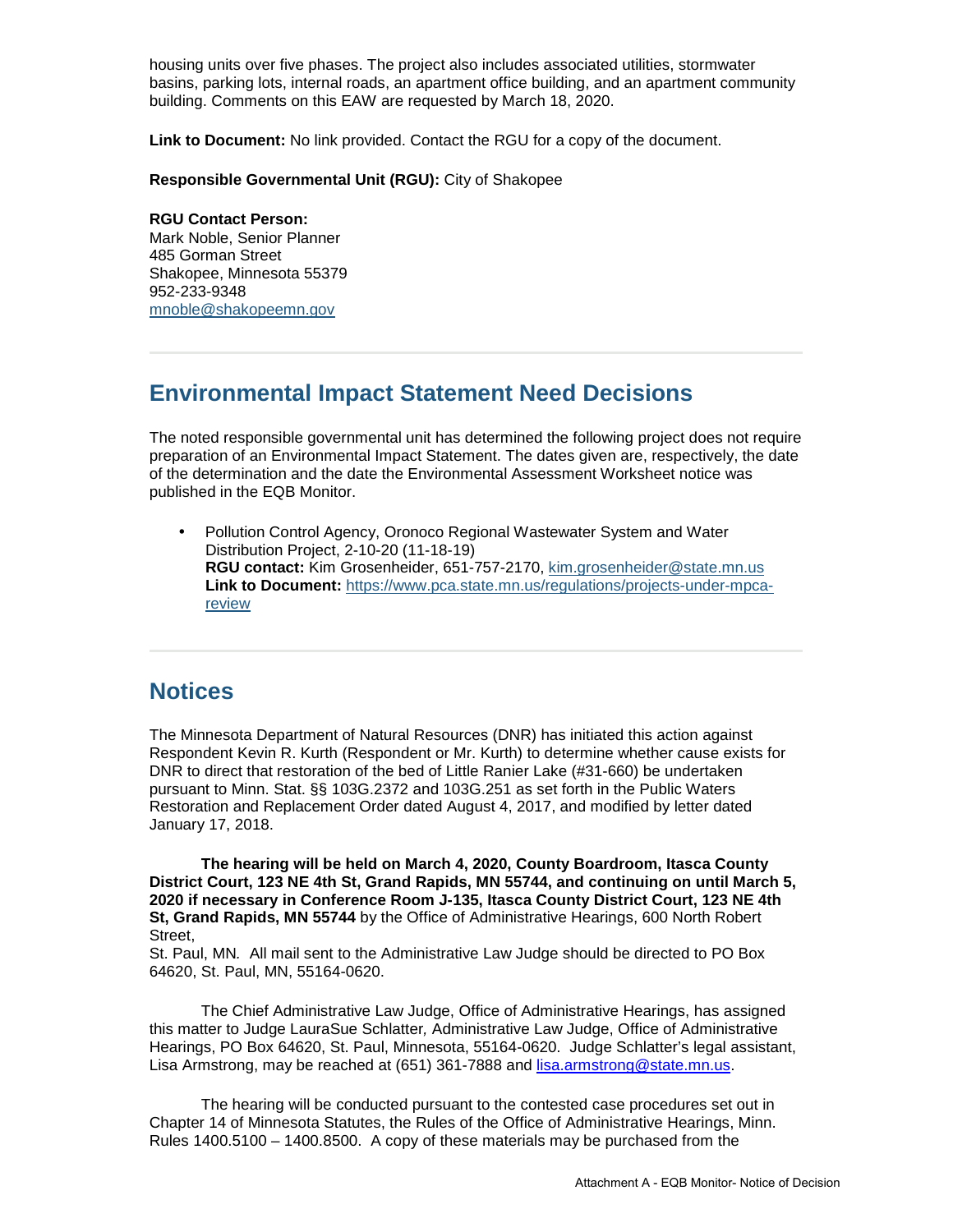The attorney for DNR is Pete Farrell, Assistant Attorney General, 445 Minnesota Street, Suite 900, St. Paul, Minnesota 55101-2127. He may be contacted to discuss discovery or informal disposition of this matter at 651-757-1424 and [Peter.Farrell@ag.state.mn.us.](mailto:Peter.Farrell@ag.state.mn.us)

#### **FINDINGS OF FACT**

- 1. Little Ranier Lake (Public Water No. 31-660) is a public water within the meaning of Minn. Stat. § 103G.005, subd. 15.
- 2. DNR has jurisdiction over all public waters including Little Ranier Lake. The boundary for DNR's jurisdiction is the Ordinary High-Water Level (OHWL). Minn. Stat. § 103G.005, subd. 14.
- 3. Under Minn. Stat. § 103G.245(2), a person must have a public waters work permit to "change or diminish the course, current, or cross section of public waters, entirely or partially within the state, by any means, including filling, excavating, or placing of materials in or on the beds of public waters." In addition, the placement of structures on or in public waters is prohibited when the structure "will obstruct navigation or create a water safety hazard." Minn. R. 6115.0210, subp. 3.A.
- 4. In January 2016, Mr. Kurth paid for and directed the installation of a chain-link fence within Little Ranier Lake.
- 5. The fence is approximately 160-feet long with a 30-foot wide gate. The gate opens near a township road right of way.
- 6. The OHWL of Little Ranier Lake is 1355.1 feet. The OHWL was established by a licensed surveyor.
- 7. The majority of the fence is placed below the OHWL of Little Ranier Lake. Attached as Exhibit A are true and correct copies of photographs that show the fence's location within Little Ranier Lake.
- 8. Mr. Kurth installed the fence to deny the public access to Little Ranier Lake.
- 9. Mr. Kurth's placement of the fence in the bed of a public water below the OHWL restricts access by the public, obstructs navigation and is a safety hazard in violation of Minn. Stat. § 103G.245, subd. 1(2) and Minn. R. 6115.0210, subp. 3.A.
- 10. On August 4, 2017, DNR issued Mr. Kurth a Public Waters Restoration and Replacement Order (Restoration Order). The Restoration Order required Mr. Kurth to remove the entire fence and supporting structure from Little Ranier Lake by September 8, 2017. A true and correct copy of the Restoration Order is attached as Exhibit B.
- 11. On August 15, 2017, Mr. Kurth appealed the Restoration Order.
- 12. On January 17, 2018, Luke Skinner, the Ecological and Water Resources Director at DNR, acting for the Commissioner of DNR, sustained the Restoration Order but modified the deadline for removal to June 1, 2018 (Review Decision). A true and correct copy of the Review Decision is attached hereto as Exhibit C.
- 13. On January 25, 2018, Mr. Kurth appealed the Restoration Order, as modified by the Review Decision.

#### **ISSUES**

Whether DNR appropriately found that Mr. Kurth's placement of the fence in Little Ranier Lake below the OHWL violates the applicable public waters work permit statutes and rules, supporting the issuance of the Restoration Order, as modified by the Review Decision